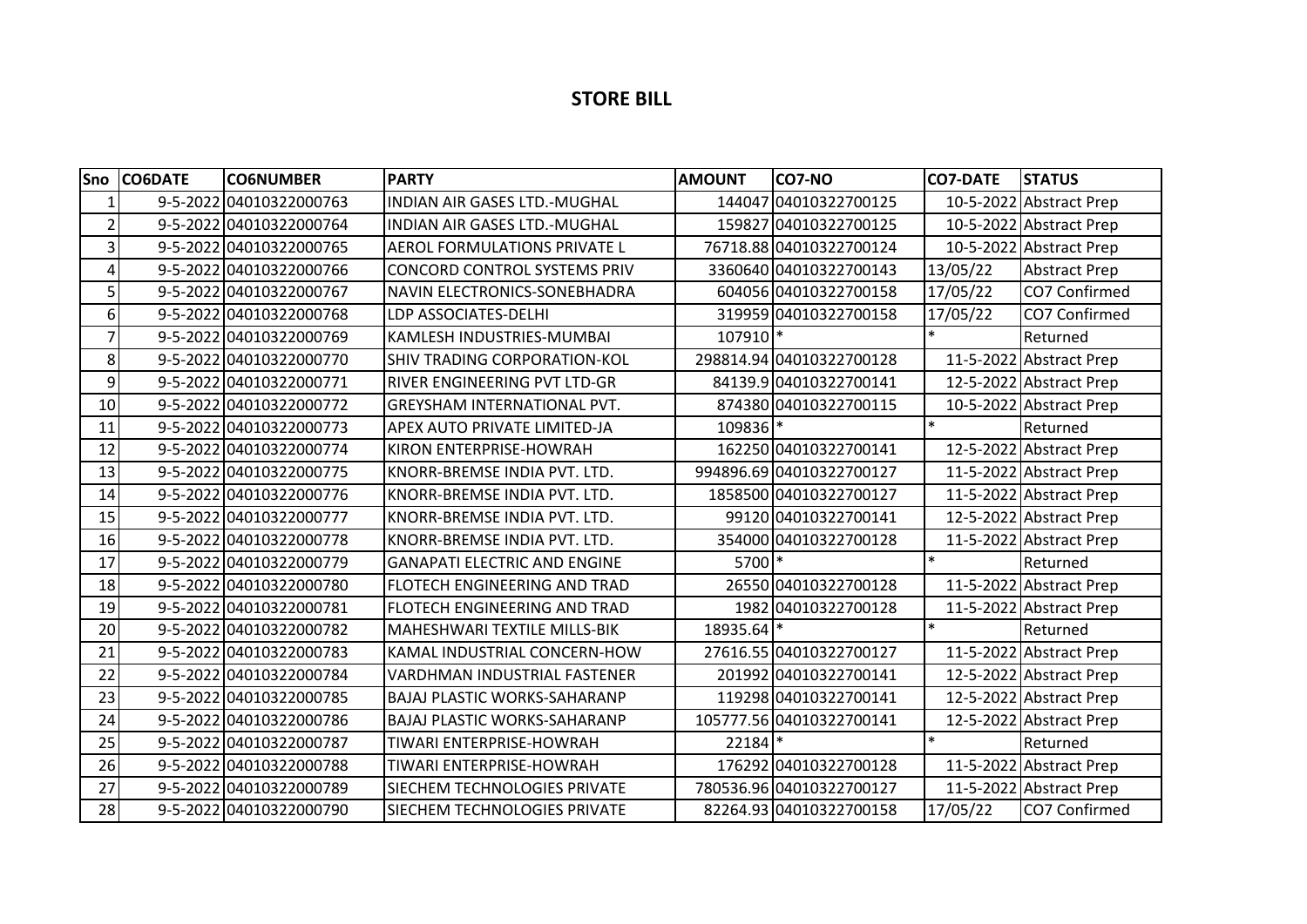| 29 | 9-5-2022 04010322000791 | RAMKRISHNA FORGINGS LIMITED- | 160838 *              |                          | $\ast$   | Returned                |
|----|-------------------------|------------------------------|-----------------------|--------------------------|----------|-------------------------|
| 30 | 9-5-2022 04010322000792 | RAMKRISHNA FORGINGS LIMITED- | 129889.33 *           |                          | $\ast$   | Returned                |
| 31 | 9-5-2022 04010322000793 | MINERAL OIL CORPORATION      |                       | 71889 04010322700129     |          | 11-5-2022 Abstract Prep |
| 32 | 9-5-2022 04010322000794 | MINERAL OIL CORPORATION      |                       | 311519.05 04010322700121 |          | 10-5-2022 Abstract Prep |
| 33 | 9-5-2022 04010322000795 | DIVYA AGROCHEM PRIVATE LIMIT |                       | 899997.8 04010322700118  |          | 10-5-2022 Abstract Prep |
| 34 | 9-5-2022 04010322000796 | AMAR ENGINEERS AND FABRICAT  |                       | 25174.58 04010322700151  | 17/05/22 | CO7 Confirmed           |
| 35 | 9-5-2022 04010322000797 | POWER MOULD-DAMAN            |                       | 1048512.6 04010322700129 |          | 11-5-2022 Abstract Prep |
| 36 | 9-5-2022 04010322000798 | POWER MOULD-DAMAN            |                       | 582507 04010322700127    |          | 11-5-2022 Abstract Prep |
| 37 | 9-5-2022 04010322000799 | AMAR ENGINEERS AND FABRICAT  |                       | 52392 04010322700129     |          | 11-5-2022 Abstract Prep |
| 38 | 9-5-2022 04010322000800 | RITES LTD.                   |                       | 11905 04010322700157     | 17/05/22 | CO7 Confirmed           |
| 39 | 9-5-2022 04010322000801 | RITES LTD.                   |                       | 62217 04010322700157     | 17/05/22 | CO7 Confirmed           |
| 40 | 9-5-2022 04010322000802 | RITES LTD.                   |                       | 6436 04010322700157      | 17/05/22 | CO7 Confirmed           |
| 41 | 9-5-2022 04010322000803 | N.K. IRON INDUSTRIES-AGRA    | 219600 *              |                          | $\ast$   | Returned                |
| 42 | 9-5-2022 04010322000804 | <b>RITES LTD.</b>            |                       | 10358 04010322700148     | 17/05/22 | CO7 Confirmed           |
| 43 | 9-5-2022 04010322000805 | FAIVELEY TRANSPORT RAIL TECH |                       | 179053 04010322700149    | 17/05/22 | CO7 Confirmed           |
| 44 | 9-5-2022 04010322000806 | RITES LTD.                   |                       | 8926 04010322700148      | 17/05/22 | CO7 Confirmed           |
| 45 | 9-5-2022 04010322000807 | MGM RUBBER COMPANY-KOLKATA   | $475776$ <sup>*</sup> |                          | $\ast$   | Registered              |
| 46 | 9-5-2022 04010322000808 | <b>RITES LTD.</b>            |                       | 4313 04010322700148      | 17/05/22 | CO7 Confirmed           |
| 47 | 9-5-2022 04010322000809 | RITES LTD.                   |                       | 7039 04010322700148      | 17/05/22 | CO7 Confirmed           |
| 48 | 9-5-2022 04010322000810 | MGM RUBBER COMPANY-KOLKATA   | 250372.08 *           |                          | $\ast$   | Returned                |
| 49 | 9-5-2022 04010322000811 | ES KAY TRADERS-SONIPAT       |                       | 406358.96 04010322700151 | 17/05/22 | CO7 Confirmed           |
| 50 | 9-5-2022 04010322000812 | <b>RITES LTD.</b>            |                       | 15747 04010322700146     | 17/05/22 | CO7 Confirmed           |
| 51 | 9-5-2022 04010322000813 | RITES LTD.                   |                       | 39503 04010322700146     | 17/05/22 | CO7 Confirmed           |
| 52 | 9-5-2022 04010322000814 | FAIVELEY TRANSPORT RAIL TECH |                       | 260756 04010322700156    | 17/05/22 | CO7 Confirmed           |
| 53 | 9-5-2022 04010322000815 | RITES LTD.                   |                       | 35690 04010322700146     | 17/05/22 | CO7 Confirmed           |
| 54 | 9-5-2022 04010322000816 | <b>B G INDUSTRIES-HOWRAH</b> |                       | 96999 04010322700156     | 17/05/22 | CO7 Confirmed           |
| 55 | 9-5-2022 04010322000817 | RITES LTD.                   |                       | 6416 04010322700148      | 17/05/22 | CO7 Confirmed           |
| 56 | 9-5-2022 04010322000818 | H.K.COMPANY-KOLKATA          |                       | 35435 04010322700151     | 17/05/22 | CO7 Confirmed           |
| 57 | 9-5-2022 04010322000819 | RITES LTD.                   |                       | 3391 04010322700148      | 17/05/22 | CO7 Confirmed           |
| 58 | 9-5-2022 04010322000820 | <b>RITES LTD.</b>            |                       | 22557 04010322700146     | 17/05/22 | CO7 Confirmed           |
| 59 | 9-5-2022 04010322000821 | ES KAY TRADERS-SONIPAT       |                       | 96554.68 04010322700149  | 17/05/22 | CO7 Confirmed           |
| 60 | 9-5-2022 04010322000822 | RITES LTD.                   |                       | 8262 04010322700146      | 17/05/22 | CO7 Confirmed           |
| 61 | 9-5-2022 04010322000823 | RITES LTD.                   |                       | 7016 04010322700146      | 17/05/22 | CO7 Confirmed           |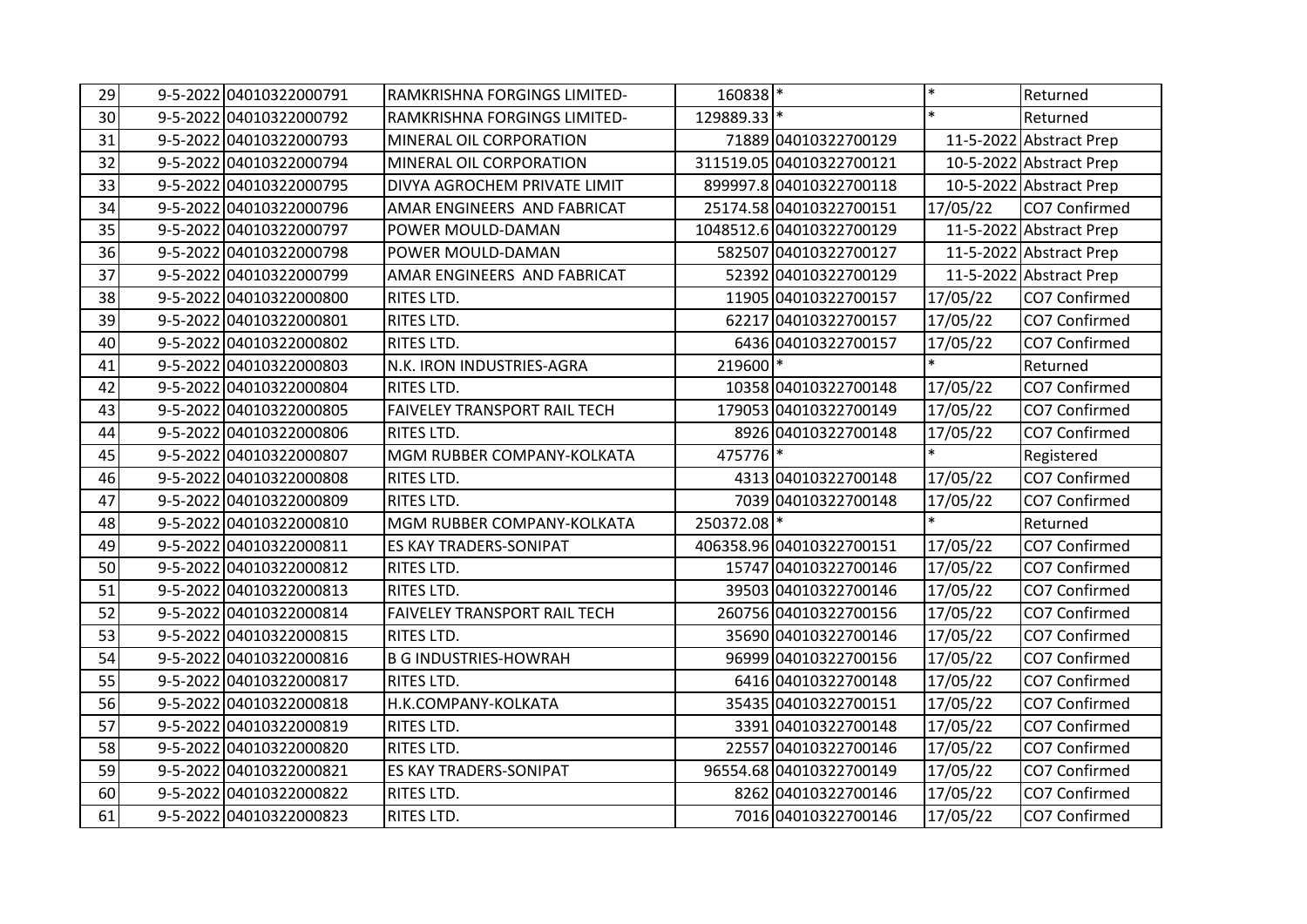| 62 | 9-5-2022 04010322000824 | <b>STEEL CENTRE-HOWRAH</b>          |         | 162309 04010322700149    | 17/05/22 | CO7 Confirmed           |
|----|-------------------------|-------------------------------------|---------|--------------------------|----------|-------------------------|
| 63 | 9-5-2022 04010322000825 | RITES LTD.                          |         | 7658 04010322700146      | 17/05/22 | CO7 Confirmed           |
| 64 | 9-5-2022 04010322000826 | RITES LTD.                          |         | 32527 04010322700146     | 17/05/22 | CO7 Confirmed           |
| 65 | 9-5-2022 04010322000827 | <b>STEEL CENTRE-HOWRAH</b>          |         | 167138.63 04010322700149 | 17/05/22 | CO7 Confirmed           |
| 66 | 9-5-2022 04010322000828 | RITES LTD.                          |         | 7567 04010322700146      | 17/05/22 | CO7 Confirmed           |
| 67 | 9-5-2022 04010322000829 | RITES LTD.                          |         | 9622 04010322700152      | 17/05/22 | CO7 Confirmed           |
| 68 | 9-5-2022 04010322000830 | <b>RITES LTD.</b>                   |         | 10347 04010322700148     | 17/05/22 | CO7 Confirmed           |
| 69 | 9-5-2022 04010322000831 | DIVKUNJ ENTERPRISES-NI MUMBA        |         | 76700 04010322700156     | 17/05/22 | CO7 Confirmed           |
| 70 | 9-5-2022 04010322000832 | RITES LTD.                          |         | 26642 04010322700148     | 17/05/22 | CO7 Confirmed           |
| 71 | 9-5-2022 04010322000833 | RITES LTD.                          |         | 5138 04010322700148      | 17/05/22 | CO7 Confirmed           |
| 72 | 9-5-2022 04010322000834 | <b>RITES LTD.</b>                   |         | 32212 04010322700148     | 17/05/22 | CO7 Confirmed           |
| 73 | 9-5-2022 04010322000835 | RITES LTD.                          |         | 13258 04010322700148     | 17/05/22 | CO7 Confirmed           |
| 74 | 9-5-2022 04010322000836 | RITES LTD.                          | 7106 *  |                          |          | Returned                |
| 75 | 9-5-2022 04010322000837 | PRAG POLYMERS-LUCKNOW               |         | 832921.6 04010322700154  | 17/05/22 | CO7 Confirmed           |
| 76 | 9-5-2022 04010322000838 | <b>RITES LTD.</b>                   |         | 13995 04010322700148     | 17/05/22 | CO7 Confirmed           |
| 77 | 9-5-2022 04010322000839 | RITES LTD.                          |         | 6583 04010322700148      | 17/05/22 | CO7 Confirmed           |
| 78 | 9-5-2022 04010322000840 | RITES LTD.                          |         | 9853 04010322700148      | 17/05/22 | CO7 Confirmed           |
| 79 | 9-5-2022 04010322000841 | MARINE AND ALLIED ENGINEERIN        |         | 60261.66 04010322700125  |          | 10-5-2022 Abstract Prep |
| 80 | 9-5-2022 04010322000842 | RITES LTD.                          |         | 15790 04010322700148     | 17/05/22 | CO7 Confirmed           |
| 81 | 9-5-2022 04010322000843 | RITES LTD.                          |         | 23434 04010322700148     | 17/05/22 | CO7 Confirmed           |
| 82 | 9-5-2022 04010322000844 | MATSUSHI POWER TECHNOLOGIES-        |         | 267128 04010322700149    | 17/05/22 | CO7 Confirmed           |
| 83 | 9-5-2022 04010322000845 | <b>RITES LTD.</b>                   | 15176 * |                          | $\ast$   | Passed                  |
| 84 | 9-5-2022 04010322000846 | HIND ENTERPRISES-MUMBAI             |         | 105492 04010322700124    |          | 10-5-2022 Abstract Prep |
| 85 | 9-5-2022 04010322000847 | RITES LTD.                          |         | 616 04010322700148       | 17/05/22 | CO7 Confirmed           |
| 86 | 9-5-2022 04010322000848 | D BACHUBHAI AND BROTHERS-MUM        |         | 232365.6 04010322700125  |          | 10-5-2022 Abstract Prep |
| 87 | 9-5-2022 04010322000849 | RITES LTD.                          |         | 6420 04010322700148      | 17/05/22 | CO7 Confirmed           |
| 88 | 9-5-2022 04010322000850 | RITES LTD.                          |         | 5935 04010322700148      | 17/05/22 | CO7 Confirmed           |
| 89 | 9-5-2022 04010322000851 | RITES LTD.                          |         | 6095 04010322700148      | 17/05/22 | CO7 Confirmed           |
| 90 | 9-5-2022 04010322000852 | <b>SOLAR OFFSET-JABALPUR</b>        |         | 17278.8 04010322700122   |          | 10-5-2022 Abstract Prep |
| 91 | 9-5-2022 04010322000853 | <b>SARASONS ENGINEERING INDUSTR</b> |         | 28320 04010322700125     |          | 10-5-2022 Abstract Prep |
| 92 | 9-5-2022 04010322000854 | RITES LTD.                          |         | 2565 04010322700148      | 17/05/22 | CO7 Confirmed           |
| 93 | 9-5-2022 04010322000855 | RITES LTD.                          |         | 12960 04010322700148     | 17/05/22 | CO7 Confirmed           |
| 94 | 9-5-2022 04010322000856 | RITES LTD.                          |         | 19737 04010322700148     | 17/05/22 | CO7 Confirmed           |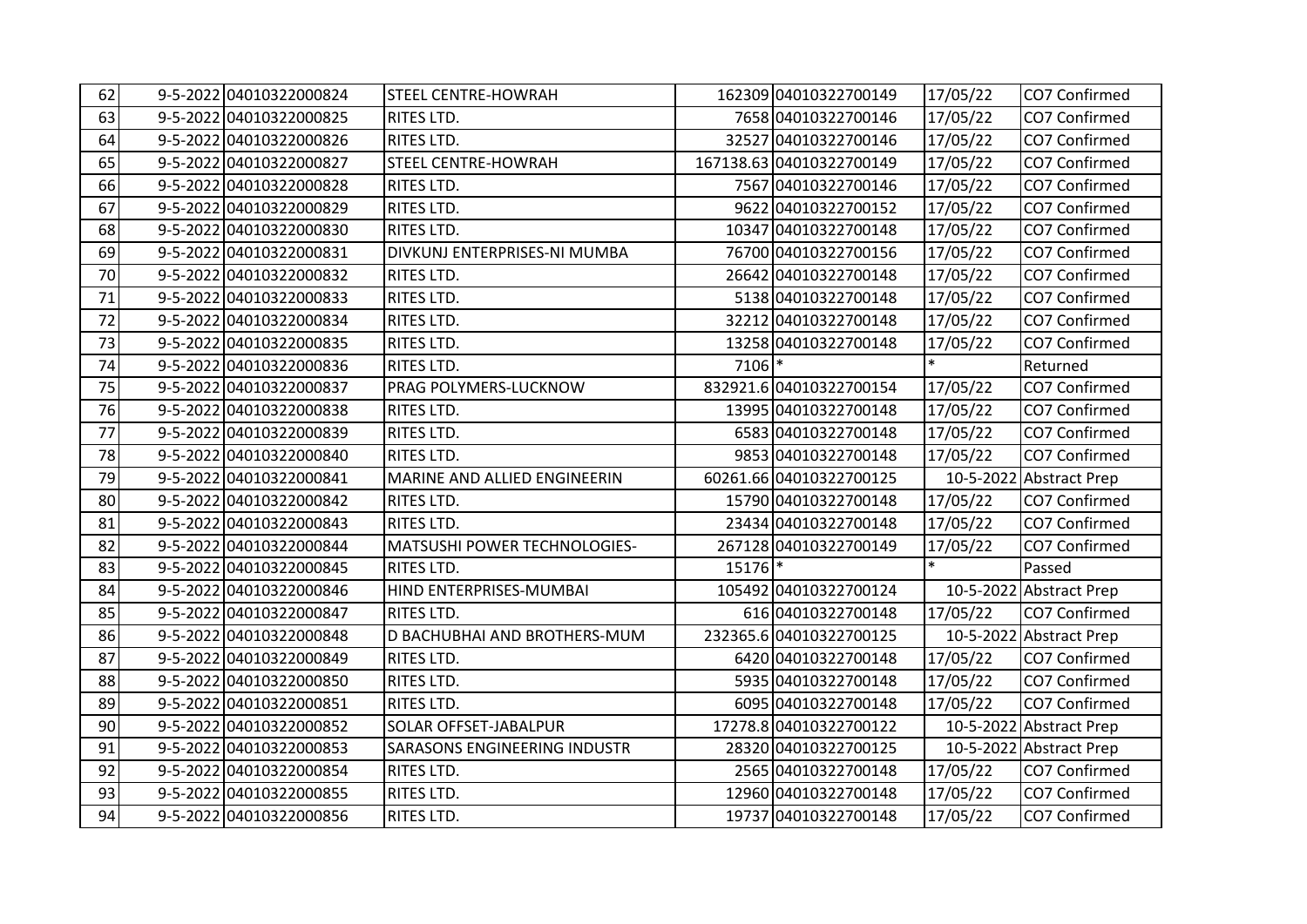| 95  | 9-5-2022 04010322000857 | K S SOLUTION-HOOGHLY                |          | 4364 04010322700125     |          | 10-5-2022 Abstract Prep |
|-----|-------------------------|-------------------------------------|----------|-------------------------|----------|-------------------------|
| 96  | 9-5-2022 04010322000858 | RITES LTD.                          | 33960 *  |                         | $\ast$   | Returned                |
| 97  | 9-5-2022 04010322000859 | <b>RITES LTD.</b>                   |          | 29795 04010322700148    | 17/05/22 | CO7 Confirmed           |
| 98  | 9-5-2022 04010322000860 | ELIXIR ENGINEERING-BANGALORE        | 21600 *  |                         | $\ast$   | Returned                |
| 99  | 9-5-2022 04010322000861 | RITES LTD.                          |          | 1621 04010322700148     | 17/05/22 | CO7 Confirmed           |
| 100 | 9-5-2022 04010322000862 | RITES LTD.                          |          | 8583 04010322700148     | 17/05/22 | CO7 Confirmed           |
| 101 | 9-5-2022 04010322000863 | K S SOLUTION-HOOGHLY                |          | 10198.74 04010322700123 |          | 10-5-2022 Abstract Prep |
| 102 | 9-5-2022 04010322000864 | RITES LTD.                          |          | 9323 04010322700148     | 17/05/22 | CO7 Confirmed           |
| 103 | 9-5-2022 04010322000865 | RITES LTD.                          |          | 26316 04010322700148    | 17/05/22 | CO7 Confirmed           |
| 104 | 9-5-2022 04010322000866 | RITES LTD.                          |          | 19091 04010322700148    | 17/05/22 | CO7 Confirmed           |
| 105 | 9-5-2022 04010322000867 | MAA LAXMI INDUSTRY-HOWRAH           |          | 389258 04010322700125   |          | 10-5-2022 Abstract Prep |
| 106 | 9-5-2022 04010322000868 | RITES LTD.                          |          | 28773 04010322700148    | 17/05/22 | CO7 Confirmed           |
| 107 | 9-5-2022 04010322000869 | RITES LTD.                          |          | 37782 04010322700148    | 17/05/22 | CO7 Confirmed           |
| 108 | 9-5-2022 04010322000870 | <b>GENERAL STORES AND ENGINEERI</b> | 33040 *  |                         | $\ast$   | Returned                |
| 109 | 9-5-2022 04010322000871 | <b>RITES LTD.</b>                   |          | 4846 04010322700148     | 17/05/22 | CO7 Confirmed           |
| 110 | 9-5-2022 04010322000872 | RITES LTD.                          |          | 29080 04010322700148    | 17/05/22 | CO7 Confirmed           |
| 111 | 9-5-2022 04010322000873 | RITES LTD.                          | 17019 *  |                         |          | Returned                |
| 112 | 9-5-2022 04010322000874 | <b>RITES LTD.</b>                   |          | 4170 04010322700148     | 17/05/22 | CO7 Confirmed           |
| 113 | 9-5-2022 04010322000875 | RITES LTD.                          |          | 35791 04010322700148    | 17/05/22 | CO7 Confirmed           |
| 114 | 9-5-2022 04010322000876 | RITES LTD.                          |          | 67719 04010322700148    | 17/05/22 | CO7 Confirmed           |
| 115 | 9-5-2022 04010322000877 | RITES LTD.                          |          | 2902 04010322700148     | 17/05/22 | CO7 Confirmed           |
| 116 | 9-5-2022 04010322000878 | <b>RITES LTD.</b>                   |          | 13533 04010322700148    | 17/05/22 | CO7 Confirmed           |
| 117 | 9-5-2022 04010322000879 | RITES LTD.                          |          | 8240 04010322700148     | 17/05/22 | CO7 Confirmed           |
| 118 | 9-5-2022 04010322000880 | <b>RITES LTD.</b>                   |          | 2728 04010322700146     | 17/05/22 | CO7 Confirmed           |
| 119 | 9-5-2022 04010322000881 | K. S. ENGINEERING WORKS-HOWR        |          | 4036152 04010322700137  |          | 12-5-2022 Abstract Prep |
| 120 | 9-5-2022 04010322000882 | NEETU YOSHI PRIVATE LIMITED-        |          | 2206600 04010322700121  |          | 10-5-2022 Abstract Prep |
| 121 | 9-5-2022 04010322000883 | J.K. FENNER INDIA LIMITED-KO        |          | 434478 04010322700132   |          | 12-5-2022 Abstract Prep |
| 122 | 9-5-2022 04010322000884 | J.K. FENNER INDIA LIMITED-KO        |          | 345216 04010322700132   |          | 12-5-2022 Abstract Prep |
| 123 | 9-5-2022 04010322000885 | J.K. FENNER INDIA LIMITED-KO        | 434478 * |                         | $\ast$   | Returned                |
| 124 | 9-5-2022 04010322000886 | J.K. FENNER INDIA LIMITED-KO        | 936096 * |                         | $\ast$   | Returned                |
| 125 | 9-5-2022 04010322000887 | J.K. FENNER INDIA LIMITED-KO        |          | 345216 04010322700132   |          | 12-5-2022 Abstract Prep |
| 126 | 9-5-2022 04010322000888 | ORIENT INDUSTRIAL CORPORATIO        |          | 4899360 04010322700130  |          | 11-5-2022 Abstract Prep |
| 127 | 9-5-2022 04010322000889 | KISWOK INDUSTRIES PRIVATE LI        |          | 656670 04010322700151   | 17/05/22 | CO7 Confirmed           |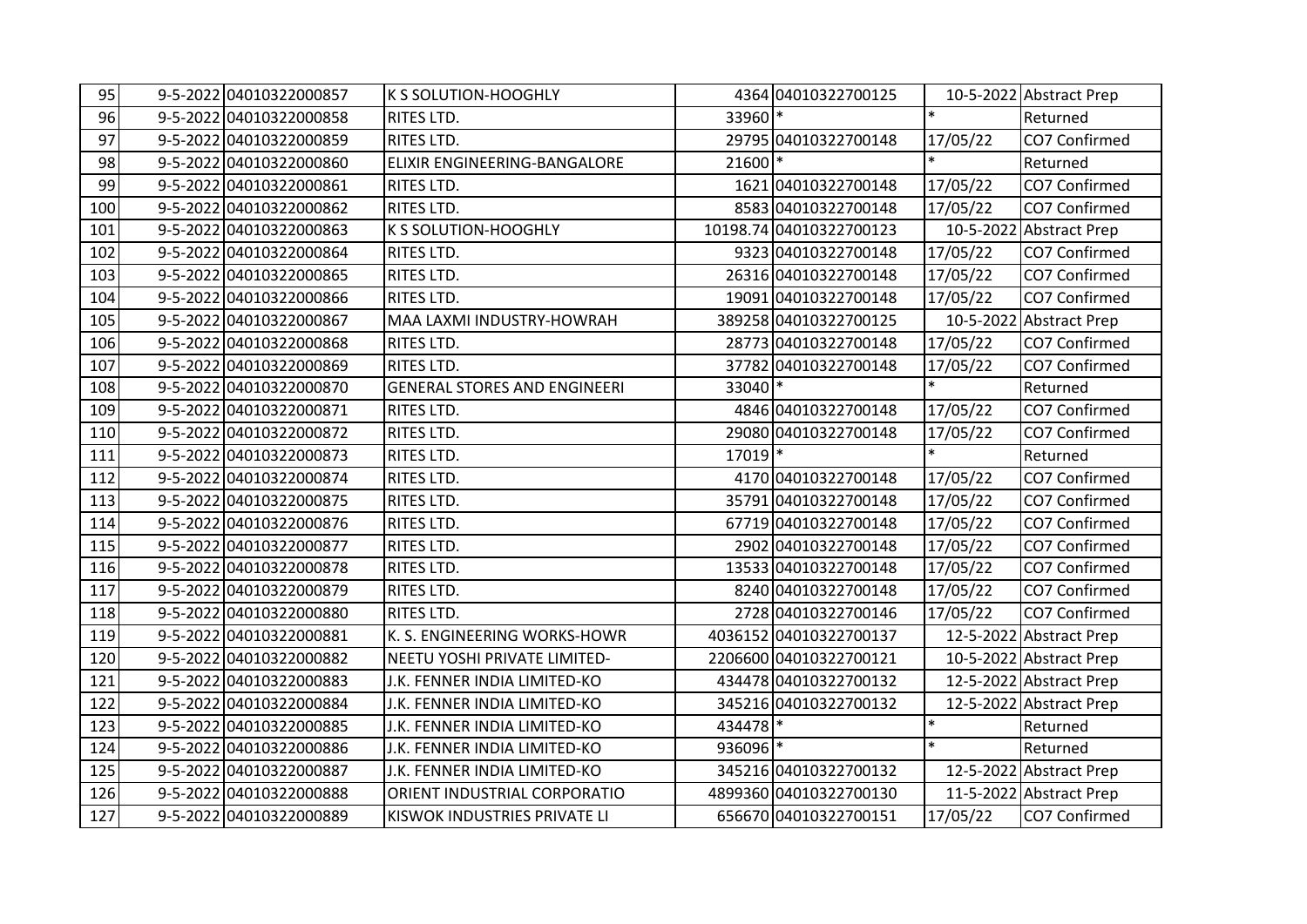| 128 | 9-5-2022 04010322000890  | KISWOK INDUSTRIES PRIVATE LI        | 20034 *   |                          | $\ast$    | Returned                |
|-----|--------------------------|-------------------------------------|-----------|--------------------------|-----------|-------------------------|
| 129 | 9-5-2022 04010322000891  | KISWOK INDUSTRIES PRIVATE LI        | $446.4$ * |                          | $\ast$    | Returned                |
| 130 | 9-5-2022 04010322000892  | L AND T ELECTROS-GURGAON            |           | 67186.56 04010322700115  |           | 10-5-2022 Abstract Prep |
| 131 | 9-5-2022 04010322000893  | MOHINDRA ENTERPRISES-JALANDH        |           | 271482.6 04010322700126  |           | 11-5-2022 Abstract Prep |
| 132 | 10-5-2022 04010322000894 | INDIAN OIL CORPORATION LIMIT        |           | 2309971 04010322700119   |           | 10-5-2022 Abstract Prep |
| 133 | 10-5-2022 04010322000895 | REWA GASES PVT. LTD.-WAIDHAN        |           | 232216.92 04010322700135 |           | 12-5-2022 Abstract Prep |
| 134 | 10-5-2022 04010322000896 | <b>REWA GASES PVT. LTD.-WAIDHAN</b> |           | 665244 04010322700136    |           | 12-5-2022 Abstract Prep |
| 135 | 10-5-2022 04010322000897 | REWA GASES PVT. LTD.-WAIDHAN        |           | 312586 04010322700136    |           | 12-5-2022 Abstract Prep |
| 136 | 10-5-2022 04010322000898 | <b>VIJAY ELECTRONICS-NEW DELHI</b>  | 2474649 * |                          | $\ast$    | Registered              |
| 137 | 10-5-2022 04010322000899 | MAHADEV INDUSTRIES-GHAZIABAD        | 660664 *  |                          | $\ast$    | Registered              |
| 138 | 10-5-2022 04010322000900 | MAHADEV INDUSTRIES-GHAZIABAD        | 777974 *  |                          | $\ast$    | Registered              |
| 139 | 10-5-2022 04010322000901 | POLYCAB INDIA LIMITED-MUMBAI        |           | 214170 04010322700155    | 17/05/22  | CO7 Confirmed           |
| 140 | 10-5-2022 04010322000902 | POLYCAB INDIA LIMITED-MUMBAI        |           | 217710 04010322700155    | 17/05/22  | CO7 Confirmed           |
| 141 | 10-5-2022 04010322000903 | POLYCAB INDIA LIMITED-MUMBAI        |           | 219480 04010322700155    | 17/05/22  | CO7 Confirmed           |
| 142 | 10-5-2022 04010322000904 | AADHIRA CNC PRODUCT PRIVATE         |           | 48817.76 04010322700130  | 11-5-2022 | <b>Abstract Prep</b>    |
| 143 | 10-5-2022 04010322000905 | <b>BESCO LIMITED-KOLKATA</b>        |           | 843464 04010322700129    |           | 11-5-2022 Abstract Prep |
| 144 | 10-5-2022 04010322000906 | STEEL AUTHORITY OF INDIA LIM        |           | 4972872.8 04010322700151 | 17/05/22  | CO7 Confirmed           |
| 145 | 10-5-2022 04010322000907 | MINI IRON AND ALLOYS PRIVATE        | 263725 *  |                          | $\ast$    | Registered              |
| 146 | 10-5-2022 04010322000908 | MINI IRON AND ALLOYS PRIVATE        | 18040 *   |                          | $\ast$    | Registered              |
| 147 | 10-5-2022 04010322000909 | AG FIBROTECH PVT. LTD-KOLKAT        |           | 155760 04010322700150    | 17/05/22  | CO7 Confirmed           |
| 148 | 10-5-2022 04010322000910 | AG FIBROTECH PVT. LTD-KOLKAT        | 111510  * |                          | $\ast$    | Registered              |
| 149 | 10-5-2022 04010322000911 | NATIONAL ENGINEERING INDUSTR        | 948720 *  |                          | $\ast$    | Registered              |
| 150 | 10-5-2022 04010322000912 | NATIONAL ENGINEERING INDUSTR        | 821280 *  |                          | $\ast$    | Registered              |
| 151 | 10-5-2022 04010322000913 | NATIONAL ENGINEERING INDUSTR        | 1693300 * |                          | $\ast$    | Registered              |
| 152 | 10-5-2022 04010322000914 | RT VISION TECHNOLOGIES PVT.         | 849520 *  |                          | $\ast$    | Registered              |
| 153 | 10-5-2022 04010322000915 | KRISHNA MARKETING-AJMER             | 63756 *   |                          | $\ast$    | Registered              |
| 154 | 10-5-2022 04010322000916 | KRISHNA MARKETING-AJMER             | 144900 *  |                          | $\ast$    | Registered              |
| 155 | 10-5-2022 04010322000917 | ELECTROWAVES ELECTRONICS PVT        | 785880 *  |                          | $\ast$    | Registered              |
| 156 | 10-5-2022 04010322000918 | ELECTROWAVES ELECTRONICS PVT        | 654900 *  |                          | $\ast$    | Registered              |
| 157 | 10-5-2022 04010322000919 | DISHITA ENTERPRISES PVT LTD-        |           | 881507 04010322700158    | 17/05/22  | CO7 Confirmed           |
| 158 | 10-5-2022 04010322000920 | ARHAM POLYCHEM PVT. LTD-KOLK        | 797553 *  |                          | $\ast$    | Registered              |
| 159 | 10-5-2022 04010322000921 | DISHITA ENTERPRISES PVT LTD-        |           | 387559 04010322700158    | 17/05/22  | CO7 Confirmed           |
| 160 | 10-5-2022 04010322000922 | RAMA ENGINEERING WORKS-HYDER        |           | 126260 04010322700129    |           | 11-5-2022 Abstract Prep |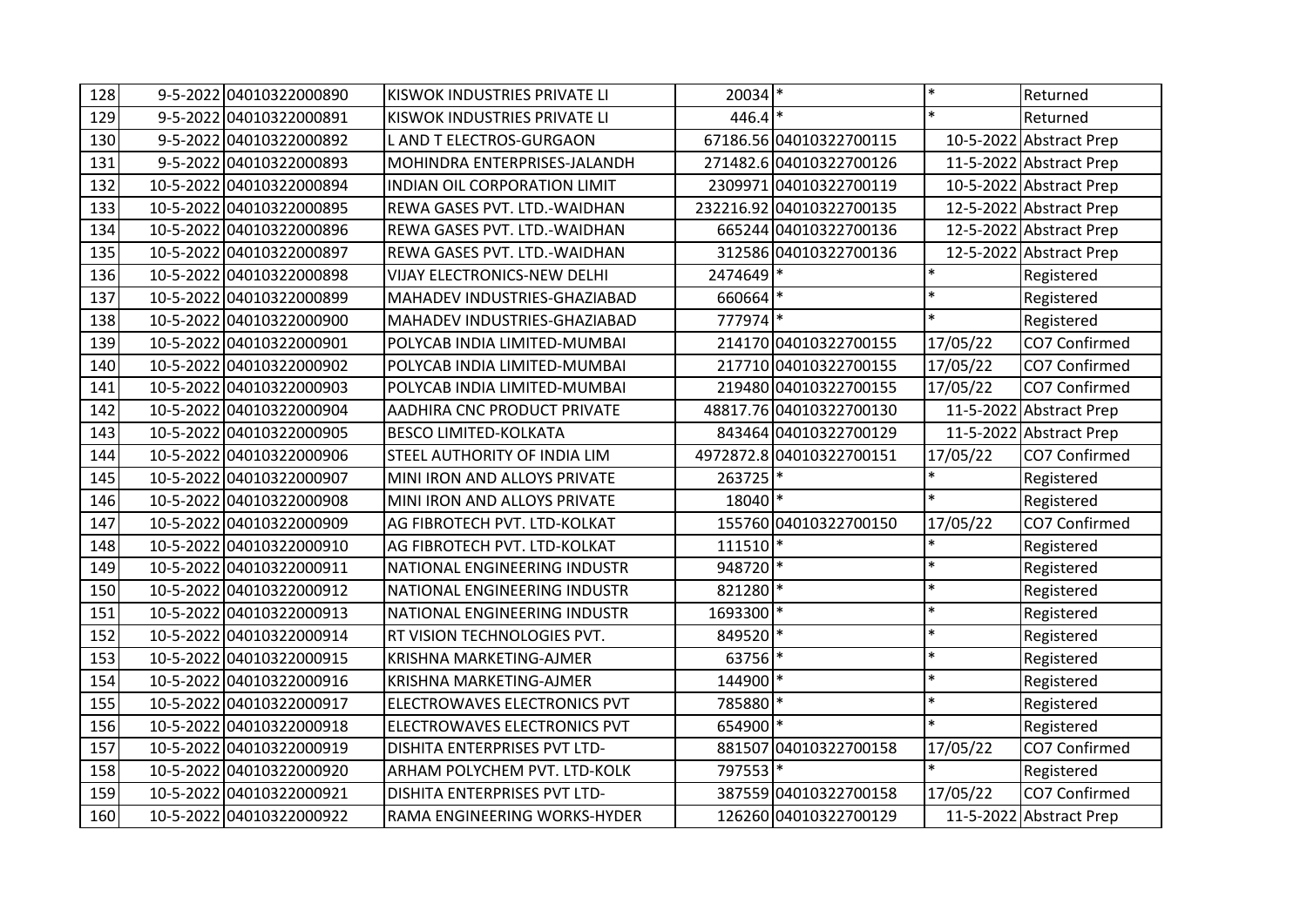| 161 | 10-5-2022 04010322000923 | HEMCO ENGINEERING PRIVATE LI        |            | 1534000 04010322700127   |          | 11-5-2022 Abstract Prep |
|-----|--------------------------|-------------------------------------|------------|--------------------------|----------|-------------------------|
| 162 | 10-5-2022 04010322000924 | R.ENGINEERING WORKS-KOLKATA         |            | 171090 04010322700145    | 17/05/22 | <b>Abstract Prep</b>    |
| 163 | 10-5-2022 04010322000925 | MANOJ METAL CORPORATION-MUMB        | 20520 *    |                          |          | Returned                |
| 164 | 10-5-2022 04010322000926 | <b>CRASHFIRE SERVICES-MUMBAI</b>    |            | 17582 04010322700133     |          | 12-5-2022 Abstract Prep |
| 165 | 10-5-2022 04010322000927 | ANUPAM ENTERPRISES-KOLKATA          |            | 457368 04010322700135    |          | 12-5-2022 Abstract Prep |
| 166 | 10-5-2022 04010322000928 | <b>USHA WELDS LTD-PATNA</b>         |            | 406150 04010322700135    |          | 12-5-2022 Abstract Prep |
| 167 | 10-5-2022 04010322000929 | <b>NEENU TECH PRIVATE LIMITED-N</b> |            | 476720 04010322700135    |          | 12-5-2022 Abstract Prep |
| 168 | 10-5-2022 04010322000930 | <b>KAYSONS ELECTRICALS PVT. LTD</b> | 22573.98 * |                          | $\ast$   | Returned                |
| 169 | 10-5-2022 04010322000931 | <b>B G INDUSTRIES-HOWRAH</b>        |            | 114936.65 04010322700134 |          | 12-5-2022 Abstract Prep |
| 170 | 10-5-2022 04010322000932 | <b>GS INDUSTRIES-JALANDHAR</b>      |            | 188800 04010322700136    |          | 12-5-2022 Abstract Prep |
| 171 | 10-5-2022 04010322000933 | KHANNA MALLEABLES-JALANDHAR         |            | 71390 04010322700155     | 17/05/22 | CO7 Confirmed           |
| 172 | 10-5-2022 04010322000934 | ROYAL ARC ELECTRODES LIMITED        |            | 102896 04010322700155    | 17/05/22 | CO7 Confirmed           |
| 173 | 10-5-2022 04010322000935 | R B TOOLS CENTRE-KOLKATA            | 19800 *    |                          |          | Returned                |
| 174 | 10-5-2022 04010322000936 | KHANNA MALLEABLES-JALANDHAR         |            | 31901.78 04010322700155  | 17/05/22 | CO7 Confirmed           |
| 175 | 10-5-2022 04010322000937 | KHANNA MALLEABLES-JALANDHAR         |            | 29252.56 04010322700155  | 17/05/22 | CO7 Confirmed           |
| 176 | 10-5-2022 04010322000938 | <b>STAR FABRICATORS (INDIA)-HOW</b> | 2625       |                          |          | Returned                |
| 177 | 10-5-2022 04010322000939 | <b>STAR FABRICATORS (INDIA)-HOW</b> | $546$ *    |                          | $\ast$   | Returned                |
| 178 | 10-5-2022 04010322000940 | FRIENDS ENGINEERING COMPONEN        | 6460.92 *  |                          | $\ast$   | Returned                |
| 179 | 10-5-2022 04010322000941 | CENTRAL GASKET COMPANY-MUMBA        | 683.54 *   |                          | $\ast$   | Returned                |
| 180 | 10-5-2022 04010322000942 | INTERNATIONAL INDUSTRIAL SPR        | $1267.5$ * |                          | $\ast$   | Returned                |
| 181 | 10-5-2022 04010322000943 | JAY SREE SUPPLY AGENCY CALCU        | 1700 *     |                          | $\ast$   | Returned                |
| 182 | 10-5-2022 04010322000944 | N AND S SOLUTIONS PRIVATE LI        | 2445 *     |                          | $\ast$   | Returned                |
| 183 | 10-5-2022 04010322000945 | REPUBLIC INDUSTRIAL AND TEC         | 13402.48 * |                          | $\ast$   | Returned                |
| 184 | 11-5-2022 04010322000946 | SHIVAM ENTERPRISE-KOLKATA           |            | 23625 04010322700136     |          | 12-5-2022 Abstract Prep |
| 185 | 11-5-2022 04010322000947 | INDIAN OIL CORPORATION LIMIT        |            | 2309971 04010322700138   |          | 12-5-2022 Abstract Prep |
| 186 | 11-5-2022 04010322000948 | PREMIER POLYFILM LTD.-BULAND        |            | 3856041 04010322700139   |          | 12-5-2022 Abstract Prep |
| 187 | 11-5-2022 04010322000949 | PREMIER POLYFILM LTD.-BULAND        |            | 914849.72 04010322700139 |          | 12-5-2022 Abstract Prep |
| 188 | 11-5-2022 04010322000950 | PREMIER POLYFILM LTD.-BULAND        |            | 106357.62 04010322700139 |          | 12-5-2022 Abstract Prep |
| 189 | 11-5-2022 04010322000951 | PREMIER POLYFILM LTD.-BULAND        |            | 567362.88 04010322700139 |          | 12-5-2022 Abstract Prep |
| 190 | 11-5-2022 04010322000952 | PREMIER POLYFILM LTD.-BULAND        |            | 4490740.8 04010322700142 | 13/05/22 | Abstract Prep           |
| 191 | 11-5-2022 04010322000953 | PREMIER POLYFILM LTD.-BULAND        |            | 1343815 04010322700142   | 13/05/22 | <b>Abstract Prep</b>    |
| 192 | 11-5-2022 04010322000954 | MOHINDRA ENTERPRISES-JALANDH        | 5119.03 *  |                          |          | Returned                |
| 193 | 11-5-2022 04010322000955 | B. K. ELECTRICAL-KOLKATA            | 13233.6 *  |                          | $\ast$   | Returned                |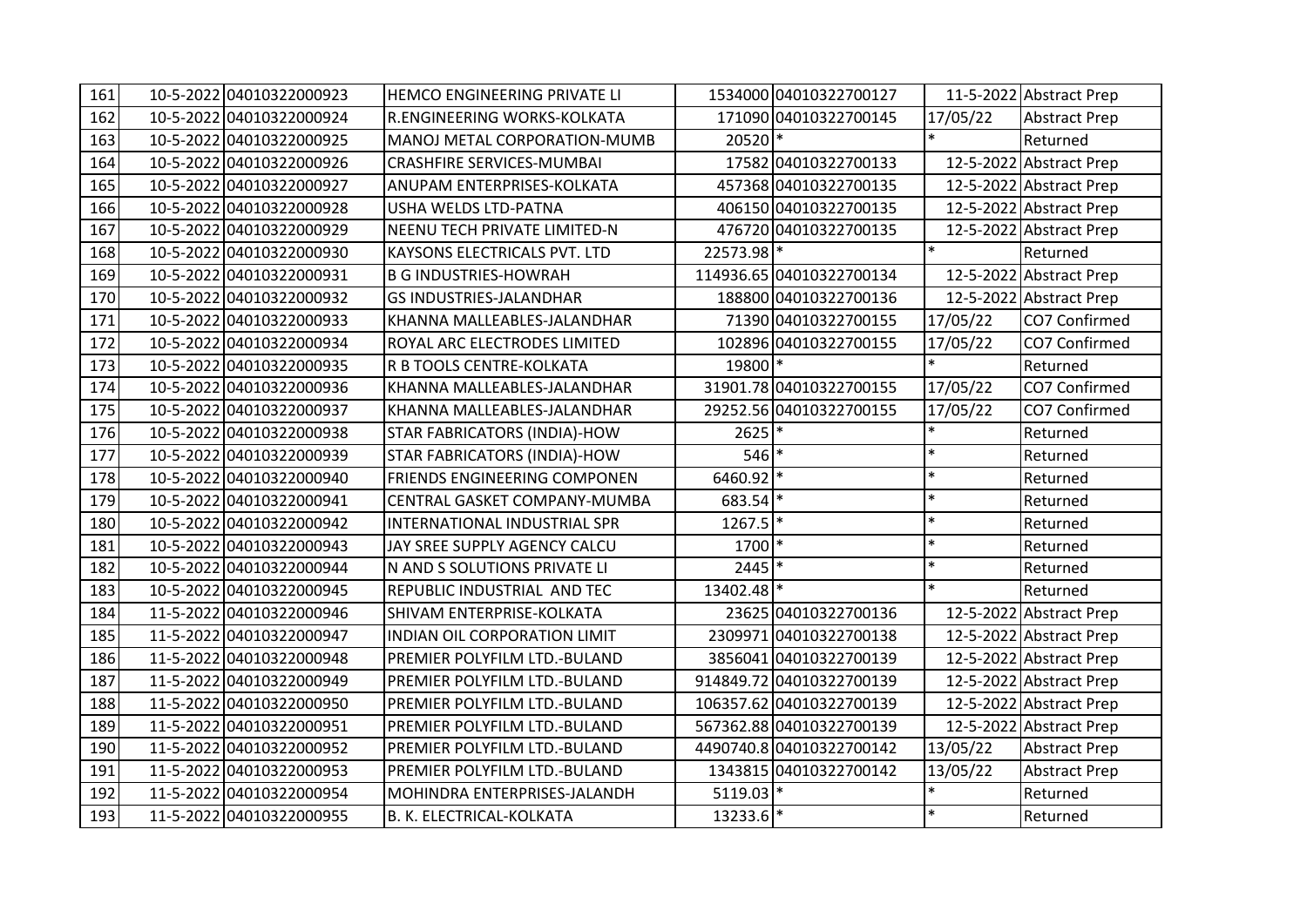| 194 |              | 11-5-2022 04010322000956 | MOHINDRA ENTERPRISES-JALANDH        | 2700.71 * |                          | $\ast$   | Returned                |
|-----|--------------|--------------------------|-------------------------------------|-----------|--------------------------|----------|-------------------------|
| 195 |              | 11-5-2022 04010322000957 | TRACKS INDIA-DELHI                  | 12700.8 * |                          | $\ast$   | Returned                |
| 196 |              | 11-5-2022 04010322000958 | GOYAL ENTERPRISES-YAMUNA NAG        | 38000 *   |                          | $\ast$   | Returned                |
| 197 |              | 11-5-2022 04010322000959 | SM ENGINEERS-SOLAN                  | 11250 *   |                          | $\ast$   | Returned                |
| 198 |              | 11-5-2022 04010322000960 | ASANSOL STEEL CASTINGS PRIVA        |           | 1367360 04010322700140   |          | 12-5-2022 Abstract Prep |
| 199 |              | 11-5-2022 04010322000961 | ELECTRONIC EQUIPMENT COMPANY        |           | 8401600 04010322700158   | 17/05/22 | CO7 Confirmed           |
| 200 |              | 11-5-2022 04010322000962 | S.M. ENTERPRISE-HOWRAH              | 472472 *  |                          |          | Registered              |
| 201 |              | 11-5-2022 04010322000963 | <b>SUPER STEEL TRADERS-HOWRAH</b>   | 706560 *  |                          | $\ast$   | Registered              |
| 202 |              | 11-5-2022 04010322000964 | ORIENT STEEL AND INDUSTRIES         | 416304 *  |                          | $\ast$   | Registered              |
| 203 |              | 11-5-2022 04010322000965 | KUMAR INDUSTRIES [MAIN SWITC        |           | 100978 04010322700156    | 17/05/22 | CO7 Confirmed           |
| 204 |              | 11-5-2022 04010322000966 | KUMAR INDUSTRIES [MAIN SWITC        |           | 61572 04010322700154     | 17/05/22 | CO7 Confirmed           |
| 205 |              | 12-5-2022 04010322000967 | PIONEER NUTS AND BOLTS PVT.         |           | 798989.8 04010322700152  | 17/05/22 | CO7 Confirmed           |
| 206 |              | 12-5-2022 04010322000968 | <b>B. B. ENGINEERING WORKS-KANP</b> |           | 249909.84 04010322700156 | 17/05/22 | CO7 Confirmed           |
| 207 |              | 12-5-2022 04010322000969 | <b>BHARTI ENGINEERS AND CONSULT</b> |           | 235339 04010322700152    | 17/05/22 | CO7 Confirmed           |
| 208 |              | 12-5-2022 04010322000970 | <b>BHARTI ENGINEERS AND CONSULT</b> |           | 202417 04010322700150    | 17/05/22 | CO7 Confirmed           |
| 209 |              | 12-5-2022 04010322000971 | <b>BHARTI ENGINEERS AND CONSULT</b> |           | 381131.84 04010322700150 | 17/05/22 | CO7 Confirmed           |
| 210 |              | 12-5-2022 04010322000972 | SHRI DURGA INDUSTRIAL CORPOR        |           | 20773900 04010322700143  | 13/05/22 | <b>Abstract Prep</b>    |
| 211 |              | 12-5-2022 04010322000973 | SANJUKTA ELECTRONICS-KOLKATA        |           | 123900 04010322700147    | 17/05/22 | CO7 Confirmed           |
| 212 |              | 12-5-2022 04010322000974 | NEO RADIANT PAINTS PVT. LTD.        |           | 348336 04010322700147    | 17/05/22 | CO7 Confirmed           |
| 213 |              | 12-5-2022 04010322000975 | SUNFLAG INDUSTRIES-LUDHIANA         | 18090 *   |                          |          | Returned                |
| 214 |              | 12-5-2022 04010322000976 | SUNFLAG INDUSTRIES-LUDHIANA         |           | 118590 04010322700142    | 13/05/22 | <b>Abstract Prep</b>    |
|     | 215 13/05/22 | 04010322000977           | SHIV SAKTHI ENGINEERING-HOWR        |           | 35046 04010322700150     | 17/05/22 | CO7 Confirmed           |
|     | 216 13/05/22 | 04010322000978           | <b>FAIVELEY TRANSPORT RAIL TECH</b> |           | 370182.66 04010322700152 | 17/05/22 | CO7 Confirmed           |
|     | 217 13/05/22 | 04010322000979           | ANANTASHREE ENGINEERS-GAUTAM        |           | 118118 04010322700156    | 17/05/22 | CO7 Confirmed           |
|     | 218 13/05/22 | 04010322000980           | ANANTASHREE ENGINEERS-GAUTAM        |           | 321255 04010322700156    | 17/05/22 | CO7 Confirmed           |
|     | 219 13/05/22 | 04010322000981           | <b>SHREE GIRRAJ STEELS-GWALIOR</b>  | 720390 *  |                          |          | Registered              |
|     | 220 13/05/22 | 04010322000982           | PODDAR ENGINEERING INDUSTRIE        | $61171$ * |                          | $\ast$   | Registered              |
|     | 221 13/05/22 | 04010322000983           | A B ELASTO PRODUCTS PVT LTD-        | 26775 *   |                          | $\ast$   | Returned                |
|     | 222 13/05/22 | 04010322000984           | AJ TECH EQUIPMENTS PVT LTD-H        |           | 324500 04010322700150    | 17/05/22 | CO7 Confirmed           |
|     | 223 13/05/22 | 04010322000985           | S.P INDUSTRIES-KOLKATA              |           | 72717.5 04010322700150   | 17/05/22 | CO7 Confirmed           |
|     | 224 13/05/22 | 04010322000986           | PEGASUS HOSE AND ENGINEERING        |           | 1204803.6 04010322700150 | 17/05/22 | CO7 Confirmed           |
|     | 225 13/05/22 | 04010322000987           | PEGASUS HOSE AND ENGINEERING        |           | 2589545 04010322700152   | 17/05/22 | CO7 Confirmed           |
|     | 226 13/05/22 | 04010322000988           | KNORR BREMSE INDIA PVT LTD-P        |           | 2560600 04010322700153   | 17/05/22 | CO7 Confirmed           |